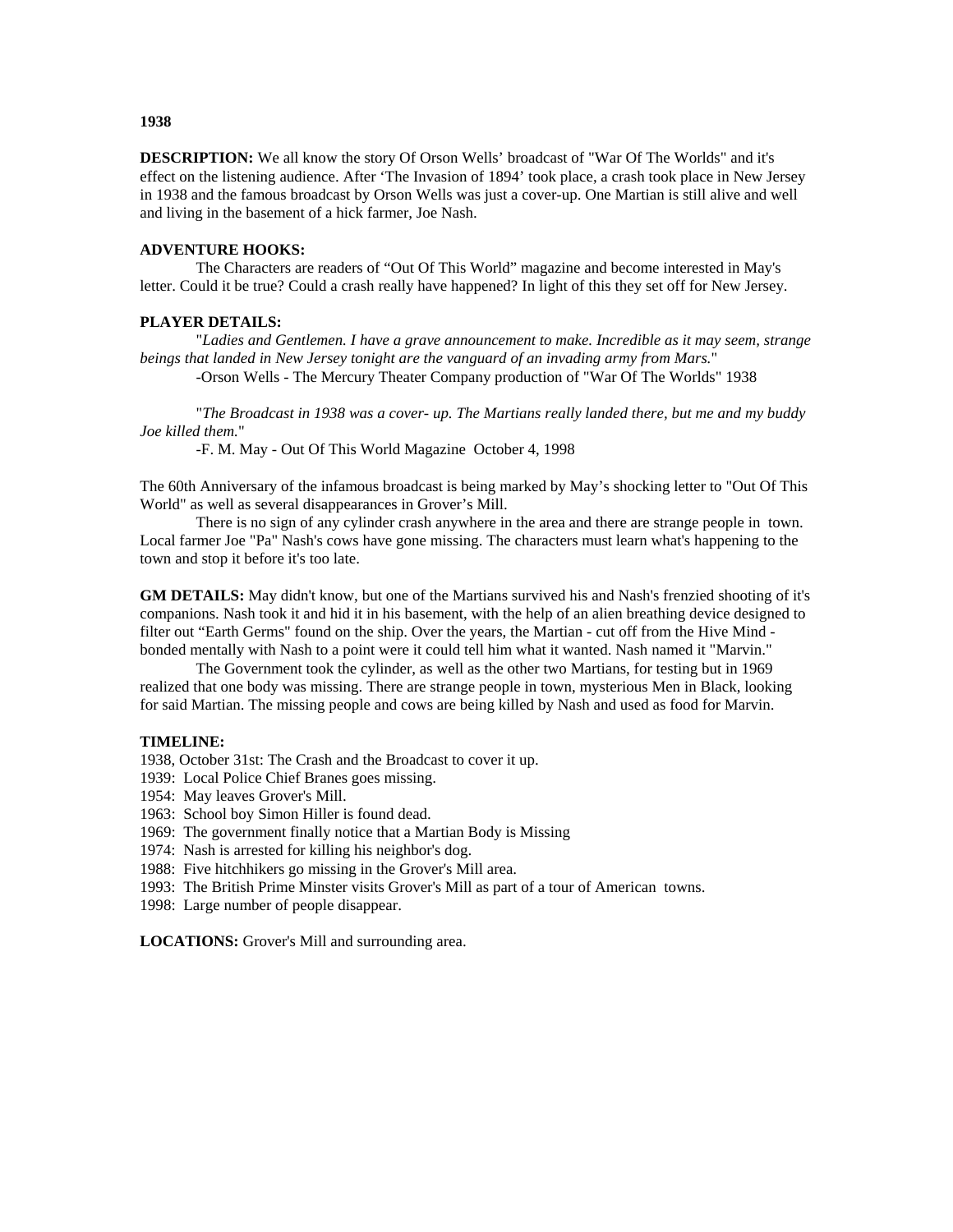### **NPCs:**

**JOE "PA" NASH Type:** Psycho Hick Farmer **Gender:** Male **Age:** 80 **Physique:** 1D+1 **Reflex:** 1D **Canny:** 2D **Education:** 1D **Technical:** 2D **Will:** 2D **Special Abilities/Disadvantages:** None **Story Hooks:** *Brain Washed* - Nash is most of the time under the Control of the Martian in his Basement. **Life Points:** 10 **Survival Points:** 1 **Move:** 10 **Equipment:** pitch fork (PHY+1D+1, Moderate), pick-up truck.

 Pa lives just outside Grover's Mill with his two grown sons Billy and Jesse (Have the same stats as their Pa). He was one of two men who killed the two other Martians from the Grover's Mill Cylinder. Unknown to the other men, he kept the third for himself. He just loves killing things.

### **SHADOWS:**

**"MARVIN" THE MARTIAN Type:** Extraterrestrial Biological Entity **Physique:** 3D **Reflex:** 1D **Canny:** 2D+2 **Education:** 4D **Technical:** 3D+2 Motor Vehicle Operations: Martian War Machine: 6D, Handling Marcine 5D+1, Pilot: Martian Flying Machine: 4D **Will:** 4D **Special Abilities/Disadvantages:**

Marvin has lost the Hive Mind ability common to his race over time.

#### **Story Hooks:**

*Control* - Marvin controls the Nash family so they can bring him "Food" and keep the Breathing Device working.

*Invasion* - The Martians want to conquer the Earth. They very nearly did this in 1894, but died because of a lack of resistance to "Earth germs."

**Life points:** 15 (Due To The Breathing device)

# **Survival Points:** Same as normal Martian

**Move:** 0 (Due to the fact he's hooked up to the breathing device)

**Size:** 2.7 meters

 Marvin was the one of three Martians sent to Earth on a scouting mission to test a Mark 2 War Machine, fitted with a device that allowed Martians to survive in Earth's atmosphere as well as a device that could send psychic messages to Mars and allow the Hive Mind's central being to control the planned second invasion of Earth. By mistake, the cylinder came down in New Jersey. His copilots were killed by equipment failures shortly after landing. The cylinder and war machine ended up in the hands of local authorities.